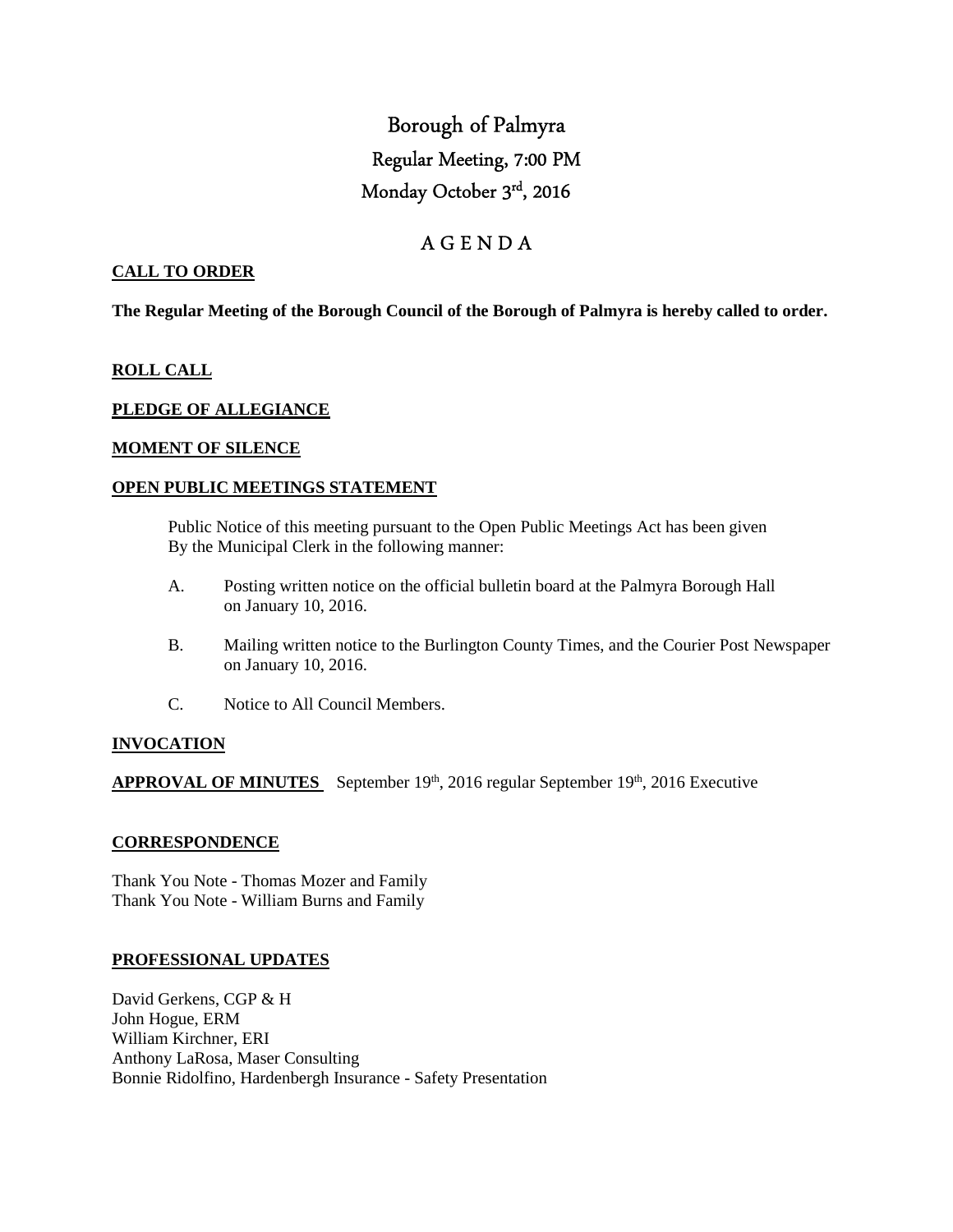# **PUBLIC PORTION**

This public portion is for discussion on professional updates, resolutions and ordinances listed on the agenda. Please sign in and state your name and address for the record. Council will give all comments appropriate consideration. Each citizen will be allotted up to five (5) minutes to speak, in order to allow everyone an opportunity to ask questions and express their opinions or concerns. Please direct all comments to the Mayor. Each citizen may only speak once during each public portion.

# **ORDINANCES ON FIRST READING/ INTRODUCTION** (Public hearing November 21<sup>st</sup>, 2016)

# **A. Ordinance 2016-17 An Ordinance Of The Borough Of Palmyra, Burlington County, In The State of New Jersey Amending The Sewer Connection Fees.**

**RESOLUTIONS Consent Agenda-** Resolution 2016-229 thru Resolution 2016-231 will be enacted as a single motion, if any resolution needs additional discussion it will be removed from the consent agenda and voted on separately.

- **A. Resolution 2016-229** Resolution Awarding A Contract Change Order to Contarino Brothers For Installation of Glass Block Windows For The Borough Hall Brick Stair Repair Project In The Amount of \$2,300.00.
- **B. Resolution 2016-230** Resolution Authorizing The Tax Collector To Cancel Sewer Service Charges For Sewer Account #1459 For 2016 2nd Half Sewer Billing.
- **C. Resolution 2016-231** Resolution Awarding A Contract To Maser Consulting For Traffic Engineering Services For The Four-Way Stop At The Intersection Of West Charles Street and Park Avenue Project In The Amount of \$7,150.00.
- **D. Resolution 2016-232** Resolution Requiring The Tax Assessor To Notify The Chief Financial Officer and The Governing Body Of All Tax Appeals No Later Than June 1<sup>st</sup> of Each Year.
- **E. Resolution 2016-233** Resolution Authorizing Payment To Golden Equipment, of Mars, Pa. for the New Combo Jetter/Vac In The Amount Of \$310,000.00.

## **COMMUNITY SPOTLIGHT**

- A. Ethel Hardy Park Meet & Greet Wednesday, September 21st ,2016 5-7pm
- B. Palmyra Alumni Soccer Game October 22nd, 2016
- C. Palmyra Sun
- D. Donation Drive For Burlington County Animal Shelter

## **DISCUSSION ITEMS**

- A. Handicap Parking on Garfield Avenue
- B. Operating Agreements with Non-profit organizations per Ordinance 2016-12
- C. Industrial areas road repairs / dedication of roadways / TTF status
- D. Habitat for Humanity update
- E. Sewer connection fees Bowman
- F. Email Usage & Retention Policy update William Burns
- G. Trick or Treating Schedule for Borough Of Palmyra